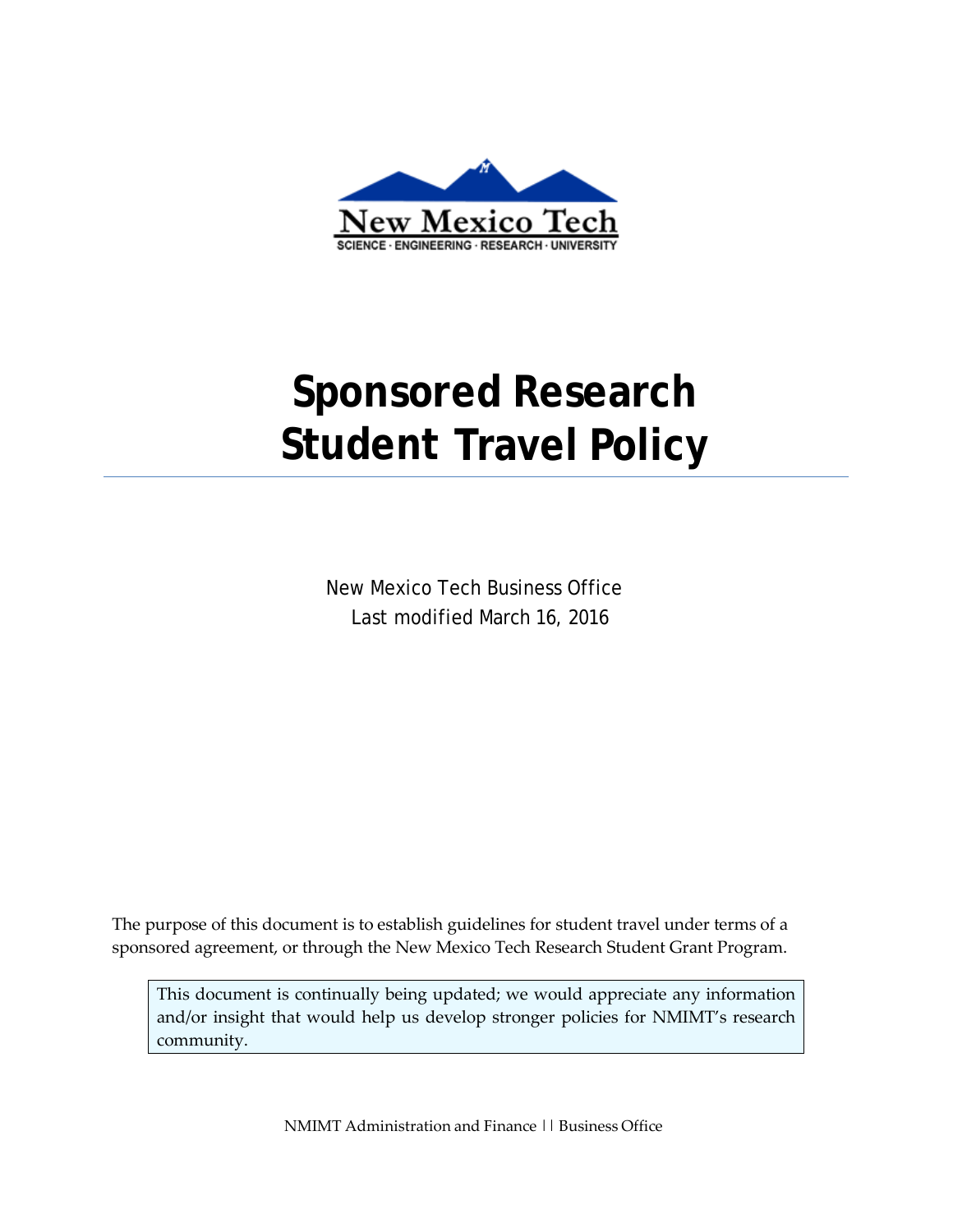## **Table of Contents**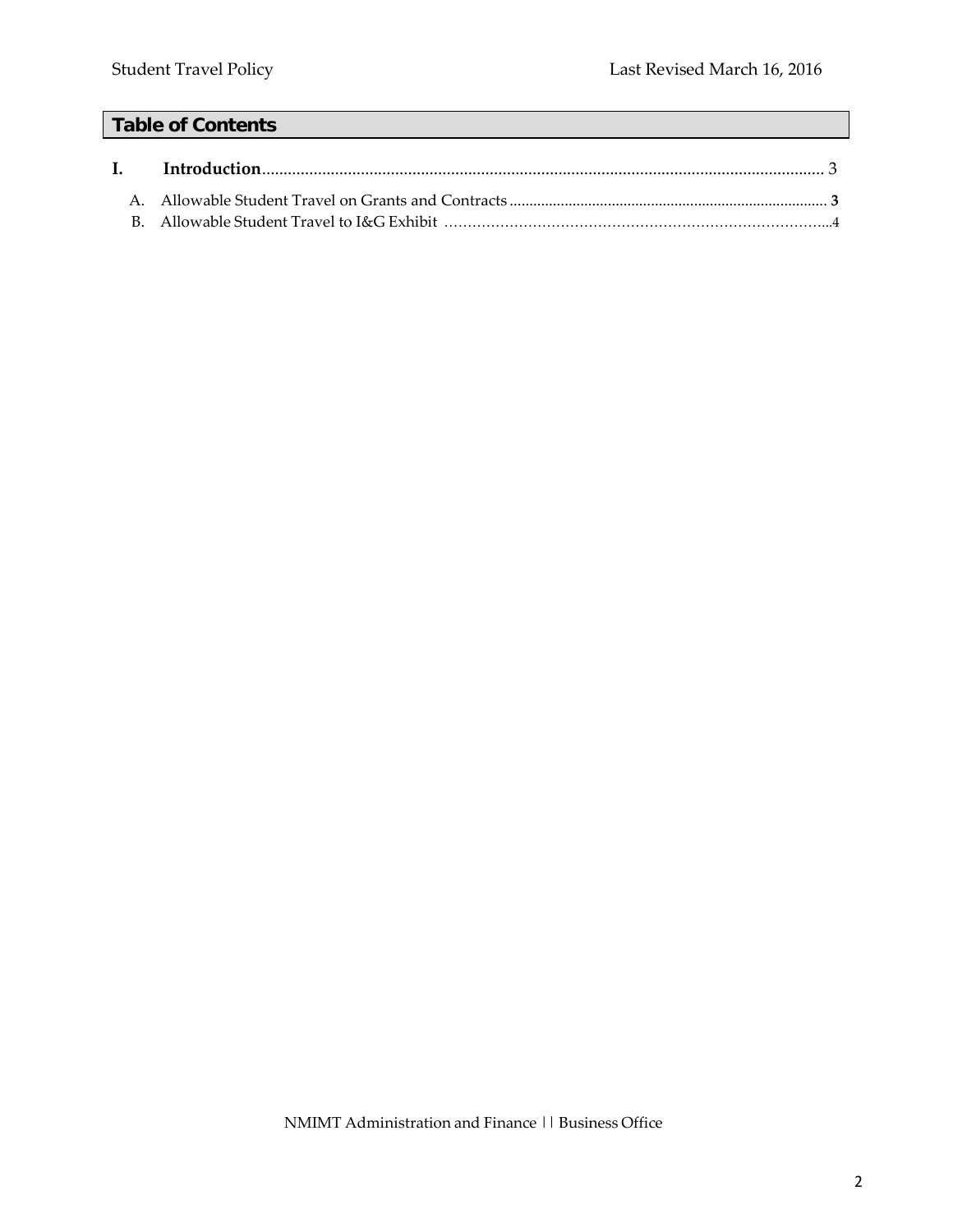#### **I. Introduction**

Student travel can be conducted under a sponsored agreement, or the student can request funds through the New Mexico Tech Research Student Grant Program.

Travel conducted under a sponsored agreement should be allowable by the terms of the award, and directly related to the research or program initiatives to satisfy deliverables specified in the project. New Mexico Tech faculty and researchers are encouraged to submit proposals with student employment and travel budgets to provide the student the maximum benefit associated with the effort. There may be circumstances in which the sponsor has approved student travel but not employment, and has allowed the student the opportunity to have a hands-on educational experience in his/her area of interest.

### **A. Allowable Student Travel on Grants and Contracts**

- **1.** Student employed and traveling under a research project will have been approved by the sponsor. The Principal Investigator will have included in the proposal:
	- Brief description of work to be performed by the student(s) under the agreement;
	- Total number of students to be employed; and
	- Average number of hours per week each student will work.

Students are allowed to travel as part of a sponsored project for the following purposes:

- Gathering data
- Conducting field work or surveys
- Performing experiments at a designated site (and)
- Disseminating research findings to a group of peers, or to the funding agency.
- **2.** Under select circumstances, a student may travel on a sponsored project, but not be compensated by said project. Travel without compensation is permissible under the following conditions:
	- A budget provision has been made for student(s) traveling, but not employed on the project and the benefit of such travel to the sponsored agreement has been justified in the cost proposal  $(2 \text{ CFR } 200.474 \text{ (b)}(1)).$
	- Agency approval or written acknowledgement of the proposed travel has been obtained, either by agency acceptance of the proposal or by specific approval from an agency program official.

NMIMT Administration and Finance || Business Office